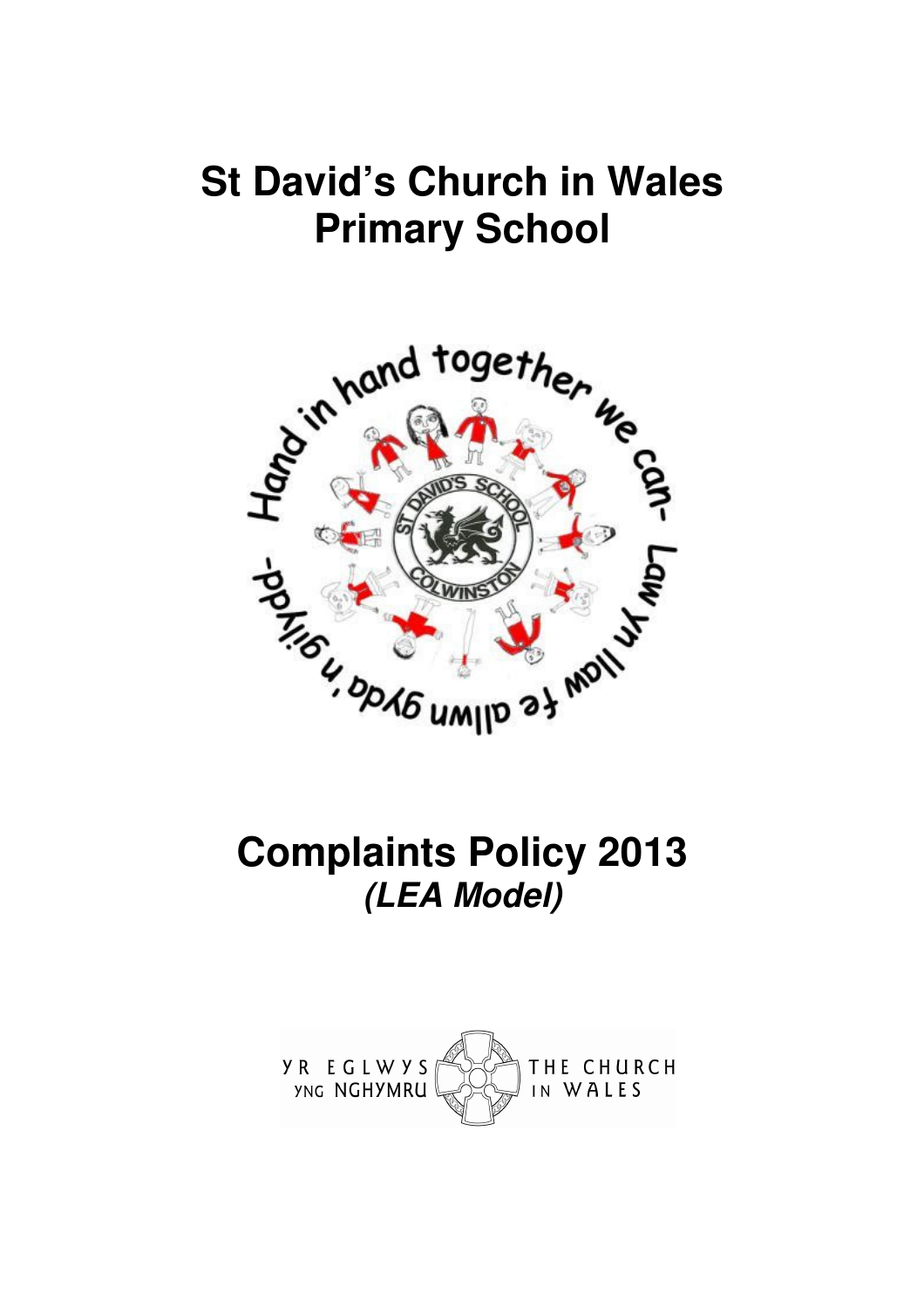## **Complaints Procedures**

## **1. Introduction**

1.1 **St David's** is committed to dealing effectively with complaints. We aim to clarify any issues about which you are not sure. If possible we will put right any mistakes we have made and we will apologise. We aim to learn from mistakes and use that experience to improve what we do.

1.2 Our definition of a complaint is 'an expression of dissatisfaction in relation to the school or a member of its staff that requires a response from the school.'

1.3 This complaints procedure supports our commitment and is a way of ensuring that anyone with an interest in the school can raise a concern, with confidence that it will be heard and, if well-founded, addressed in an appropriate and timely fashion.

1.4 This model complaints procedure has been taken from the Welsh Government Circular 11/2012 entitled "Complaints procedures for school governing bodies in Wales". This complaints procedure should be read in conjunction with this circular and will be guided by the principles contained within it.

## **2. When to use this procedure**

2.1 When you have a concern or make a complaint we will usually respond in the way we explain below. Sometimes you might be concerned about matters that are not decided by the school, in which case we will tell you who to complain to. At other times you may be concerned about matters that are handled by other procedures, in which case we will explain to you how your concern will be dealt with.

2.2 If your concern or complaint is about another body as well as the school (for example the local authority) we will work with them to decide how to handle your concern.

## **3. Have you asked us yet?**

3.1 If you are approaching us for the first time you should give us a chance to respond. If you are not happy with our response then you may make your complaint using the procedure we describe below. Most concerns can be settled quickly just by speaking to the relevant person in school, without the need to use a formal procedure.

### **4. What we expect from you**

4.1 We believe that all complainants have a right to be heard, understood and respected. But school staff and governors have the same right. We expect you to be polite and courteous. We will not tolerate aggressive, abusive or unreasonable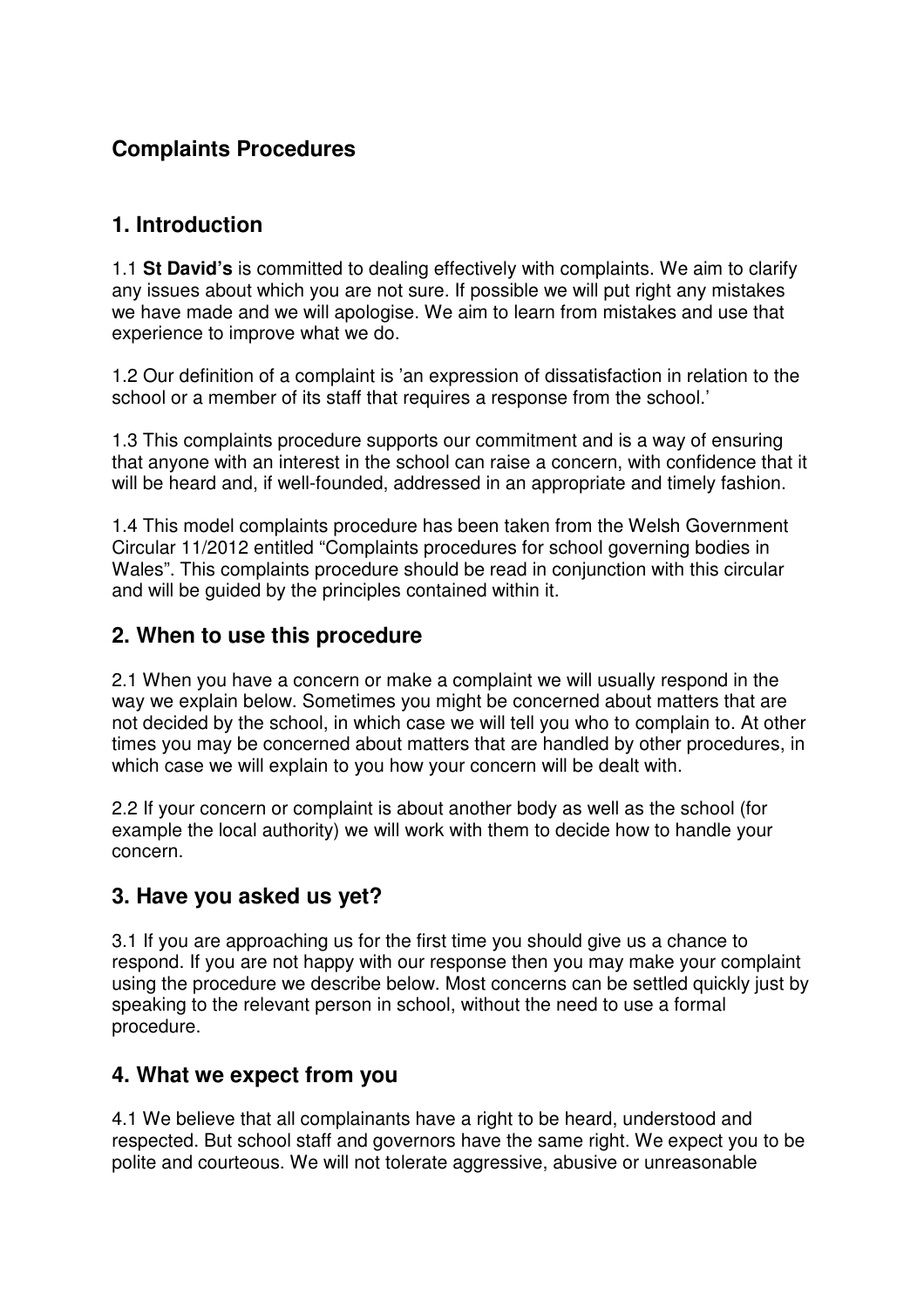behaviour. We will also not tolerate unreasonable demands or unreasonable persistence or vexatious complaining.

## **5. Our approach to answering your concern or complaint**

5.1 We will consider all your concerns and complaints in an open and fair way.

5.2 At all times the school will respect the rights and feelings of those involved and make every effort to protect confidential information.

5.3 Timescales for dealing with your concerns or complaints may need to be extended following discussion with you.

5.4 We may ask for advice from the local authority or diocesan authority where appropriate.

5.5 Some types of concern or complaint may raise issues that have to be dealt with in another way (other than this complaints policy), in which case we will explain why this is so, and will tell you what steps will be taken.

5.6 The governing body will keep the records of documents used to investigate your concern or complaint for seven years after it has been dealt with. Records will be kept in school and reviewed by the governing body after seven years to decide if they need to be kept for longer.

5.7 Complaints that are made anonymously will be recorded but investigation will be at the discretion of the school depending on the nature of the complaint.

5.8 Where complaints are considered to have been made only to cause harm or offence to individuals or the school, the governing body will ensure that records are kept of the investigations that are made and what actions are taken, including the reasons for 'no action'.

## **6. Answering your concern or complaint**

6.1 The chart in Appendix A shows what may happen when you make a complaint or raise a concern. There are up to three Stages: A, B and C. Most complaints can be resolved at Stages A or B. You can bring a relative or companion to support you at any time during the process but you will be expected to speak for yourself. However, we recognise that when the complainant is a pupil it is reasonable for the companion to speak on their behalf and/or to advise the pupil.

6.2 As far as possible, your concern or complaint will be dealt with on a confidential basis. However, there could be occasions when the person dealing with your concern or complaint will need to consider whether anyone else within the school needs to know about your concern or complaint, so as to address it appropriately.

6.3 If you are a pupil under 16 and wish to raise a concern or bring a complaint we will ask for your permission before we involve your parent(s) or carer(s). If you are a pupil under 16 and are involved in a complaint in any other way, we may ask your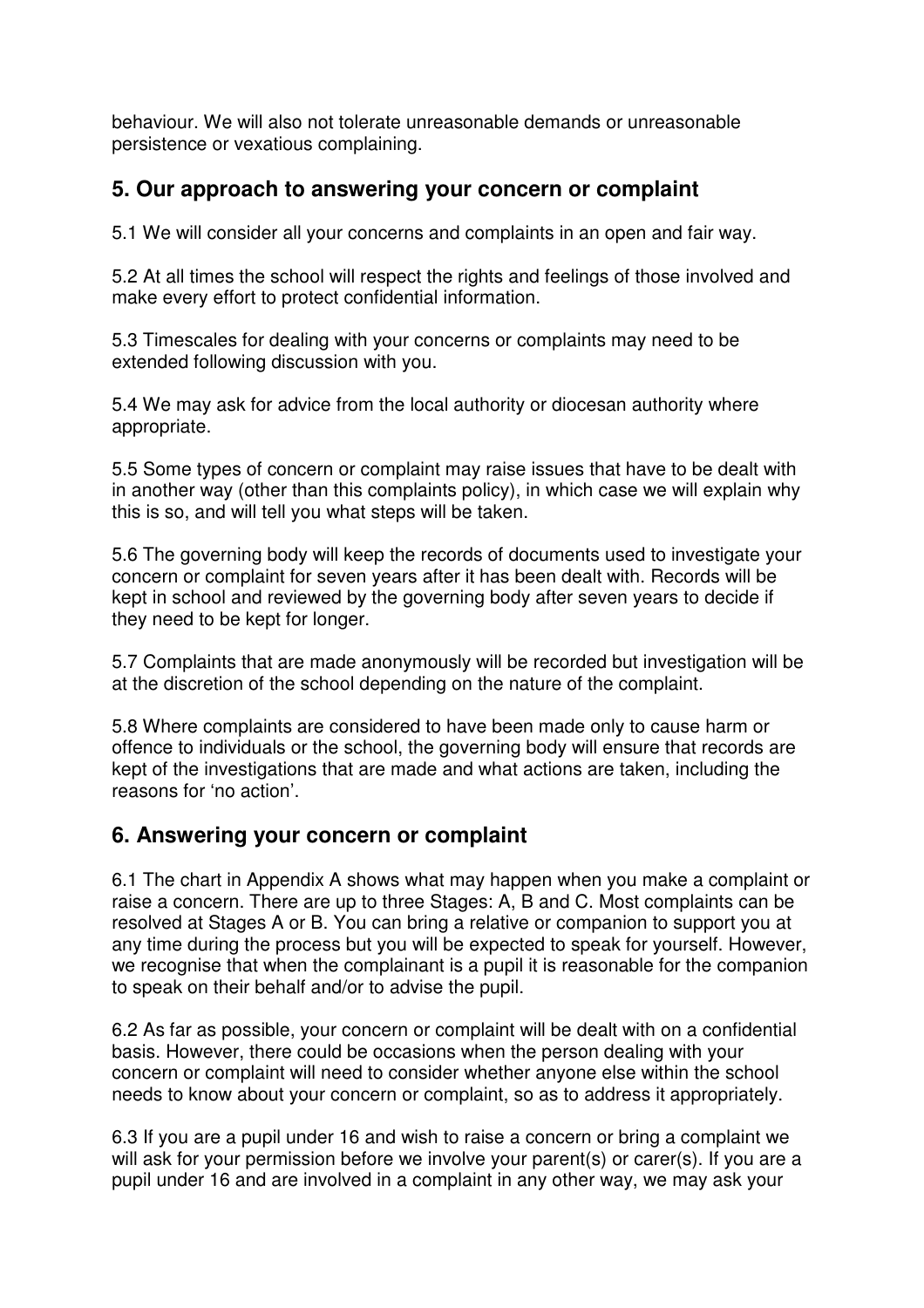parent(s) or carer(s) to become involved and attend any discussion or interview with you.

## **Stage A**

6.4 If you have a concern, you can often resolve it quickly by firstly talking to a teacher or then **Mrs Hoffrock.** You should raise your concern as soon as you can; normally we would expect you to raise your issue within 10 school days of any incident. The longer you leave it the harder it might be for those involved to deal with it effectively.

6.5 If you are a pupil, you can raise your concerns with your school council representative, class teacher or a peer supporter. This will not stop you, at a later date, from raising a complaint if you feel that the issue(s) you have raised have not been dealt with properly.

6.6 We will try to let you know what we have done or are doing about your concern normally within 10 school days, but if this is not possible, we will talk to you and agree a revised timescale with you.

6.7 The person overseeing your concern or complaint will keep you informed of the progress being made. This person will also keep a log of the concern for future reference.

## **Stage B**

6.8 In most cases, we would expect that your concern is resolved informally. If you feel that your initial concern has not been dealt with appropriately you should put your complaint in writing to the Headteacher.

6.9 We would expect you to aim to do **this within five school days of receiving a response to your concern as it is in everyone's interest to resolve a complaint as soon as possible**. There is also a form attached (**Appendix B**) that you may find useful. If you are a pupil we will explain the form to you, help you complete it and give you a copy.

6.10 If your complaint is about the Headteacher, you should put your complaint in writing to the Chair of governors, addressed to the school, to ask for your complaint to be investigated.

6.11 In all cases, (other than about Mrs Hoffrock) **Mrs Hoffrock** can help you to put your complaint in writing if necessary.

6.12 If you are involved in any way with a complaint, **Mrs Hoffrock** will explain what will happen and the sort of help that is available to you.

6.Mrs Hoffrock will invite you to discuss your complaint at a meeting. Timescales for dealing with your complaint will be agreed with you. We will aim to have a meeting with you and to explain what will happen, normally within 10 school days of receiving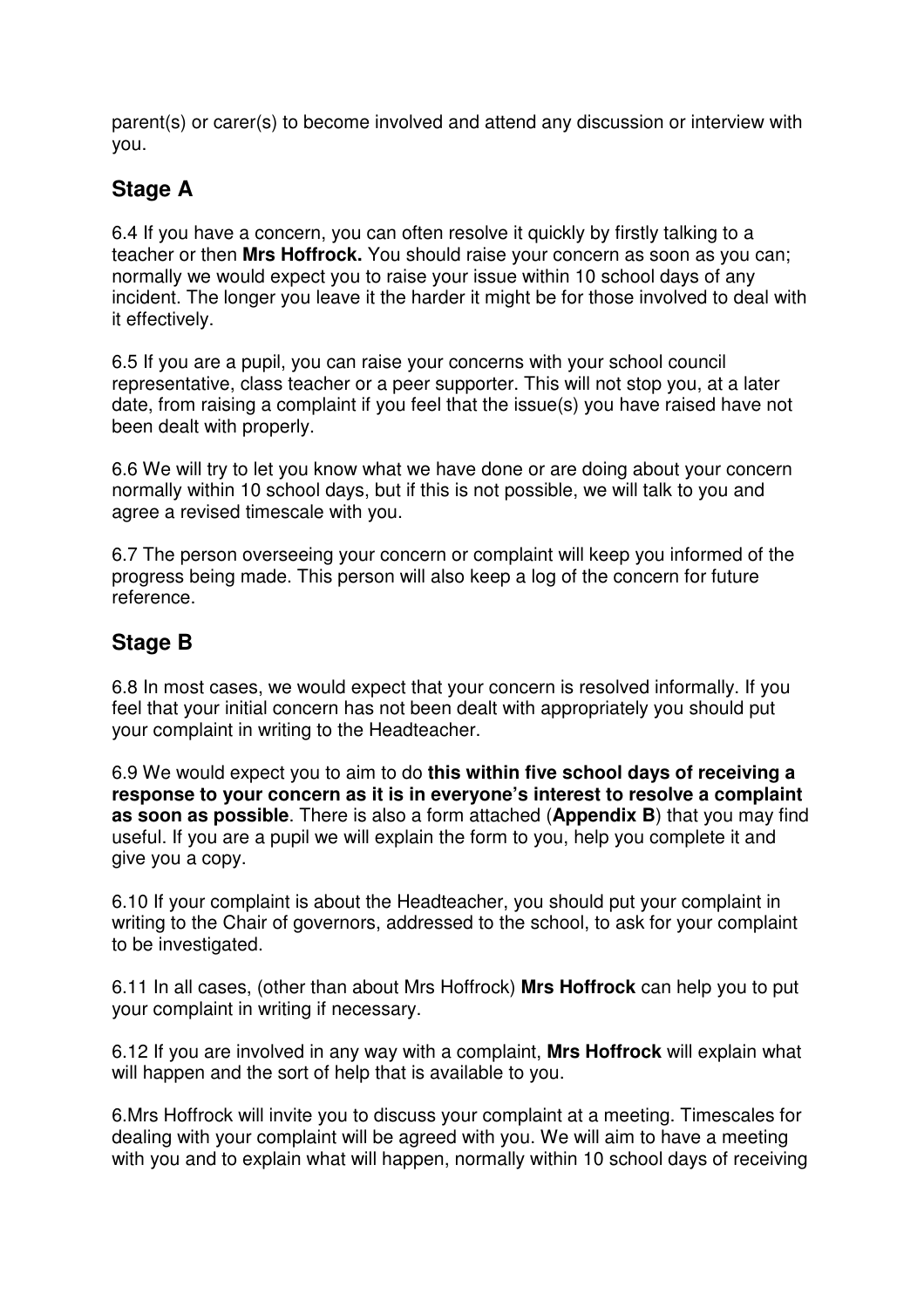your letter. Mrs Hoffrock will complete the investigation and will let you know the outcome in writing within 10 school days of completion.

# **Stage C**

6.14 It is rare that a complaint will progress any further. However, if you still feel that your complaint has not been dealt with fairly, you should write, through the school's address, to the Chair of governors setting out your reasons for asking the governing body's complaints committee to consider your complaint. You do not have to write down details of your whole complaint again.

6.15 If you prefer, instead of sending a letter or email, you can talk to the Chair of governors or **Mrs Hoffrock** who will write down what is discussed and what, in your own words, would resolve the problem. We would normally expect you to do this within five school days of receiving the school's response. You will be asked to read the notes or will have the notes read back to you and then be asked to sign them as a true record of what was said. We will let you know how the complaint will be dealt with and will send a letter to confirm this. The complaints committee will normally have a meeting with you within 15 school days of receiving your letter.

6.16 The letter will also tell you when all the evidence and documentation to be considered by the complaints committee must be received. Everyone involved will see the evidence and documentation before the meeting, while ensuring that people's rights to privacy of information are protected. The letter will also record what we have agreed with you about when and where the meeting will take place and what will happen. The timescale may need to be changed, to allow for the availability of people, the gathering of evidence or seeking advice. In this case, the person dealing with the complaint will agree a new meeting date with you.

6.17 Normally, in order to deal with the complaint as quickly as possible, the complaints committee will not reschedule the meeting more than once. If you ask to reschedule the meeting more than once, the committee may think it reasonable to make a decision on the complaint in your absence to avoid unnecessary delays.

6.18 We will write to you within 10 school days of the meeting explaining the outcome of the governing body's complaints committee's consideration.

6.19 We will keep records of all conversations and discussions for the purpose of future reference and review by the full governing body. These records will be kept for a minimum of seven years.

6.20 The governing body's complaints committee is the final arbiter of complaints.

## **7. Special circumstances**

7.1 Where a complaint is made about any of the following the complaints procedure will be applied differently.

### i. **A governor or group of governors**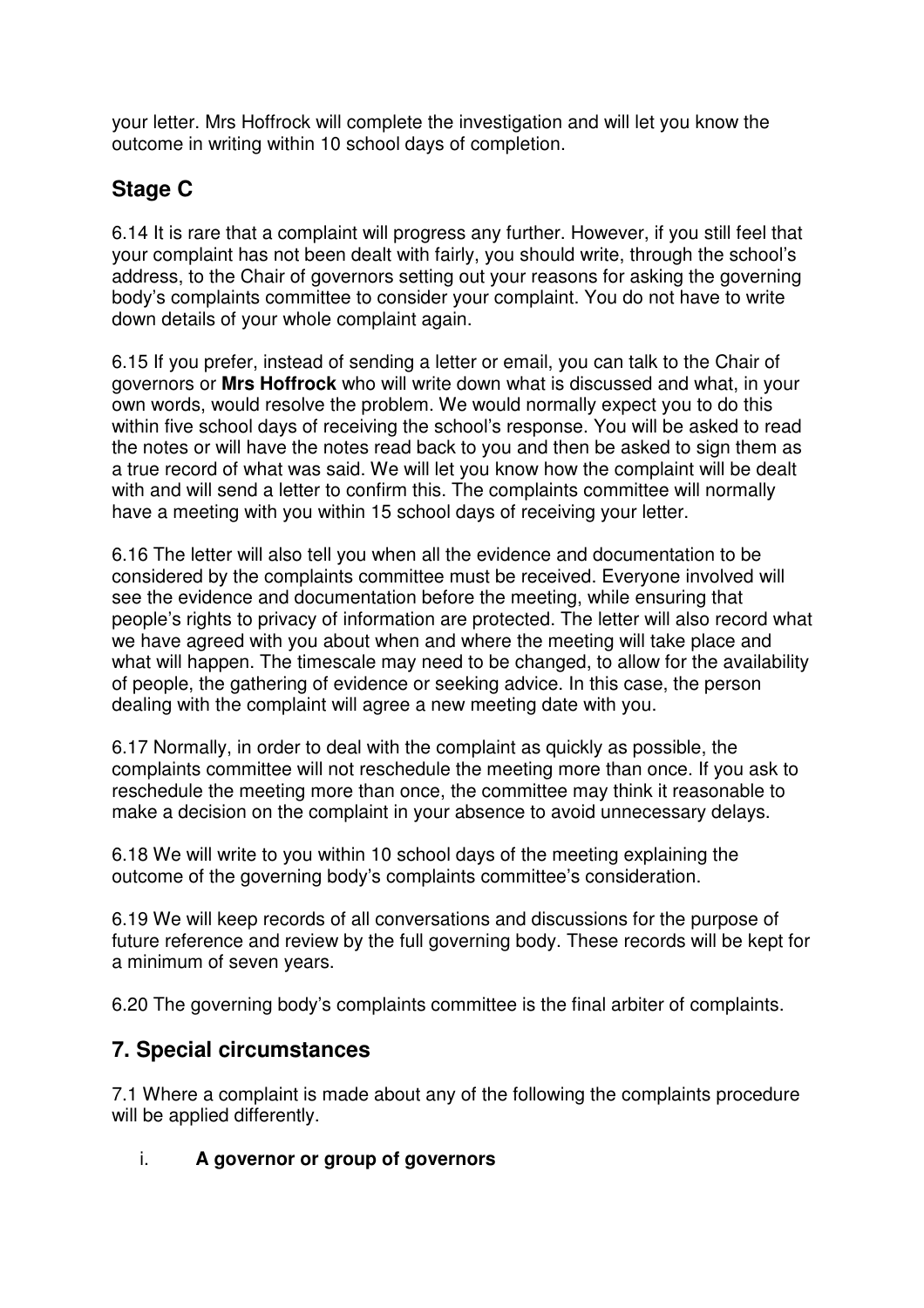The concern or complaint will be referred to the Chair of governors for investigation. The Chair may alternatively delegate the matter to another governor for investigation. Stage B onwards of the complaints procedure will apply.

- ii. **The Chair of governors or Headteacher and Chair of governors** The Vice Chair of governors will be informed and will investigate it or may delegate it to another governor. Stage B onwards of the complaints procedure will apply.
- iii. **Both the Chair of governors and Vice Chair of governors**  The complaint will be referred to the clerk to the governing body who will inform the Chair of the complaints committee. Stage C of the complaints procedure will then apply.

#### iv. **The whole governing body**

The complaint will be referred to the clerk to the governing body who will inform the Headteacher, Chair of governors, local authority and, where appropriate, the diocesan authority. The authorities will usually agree arrangements with the governing body for independent investigation of the complaint.

#### v. **The Headteacher**

The concern or complaint will be referred to the Chair of governors who will undertake the investigation or may delegate it to another governor. Stage B onwards of the complaints procedure will apply.

7.2 In all cases the school and governing body will ensure that complaints are dealt with in an unbiased, open and fair way.

#### **8. Our commitment to you**

8.1 We will take your concerns and complaints seriously and, where we have made mistakes, will try to learn from them.

8.2 If you need help to make your concerns known we will try and assist you. If you are a young person and need extra assistance the Welsh Government has established MEIC which is a national advocacy and advice helpline for children and young people. Advice and support can also be accessed from the Children's Commissioner for Wales.

8.3 The governing body has consulted with staff and pupils on this policy and will consult further if any amendments are made in the future.

Signed by Chair of governors on behalf of the governing body:

……………………………...................................................................